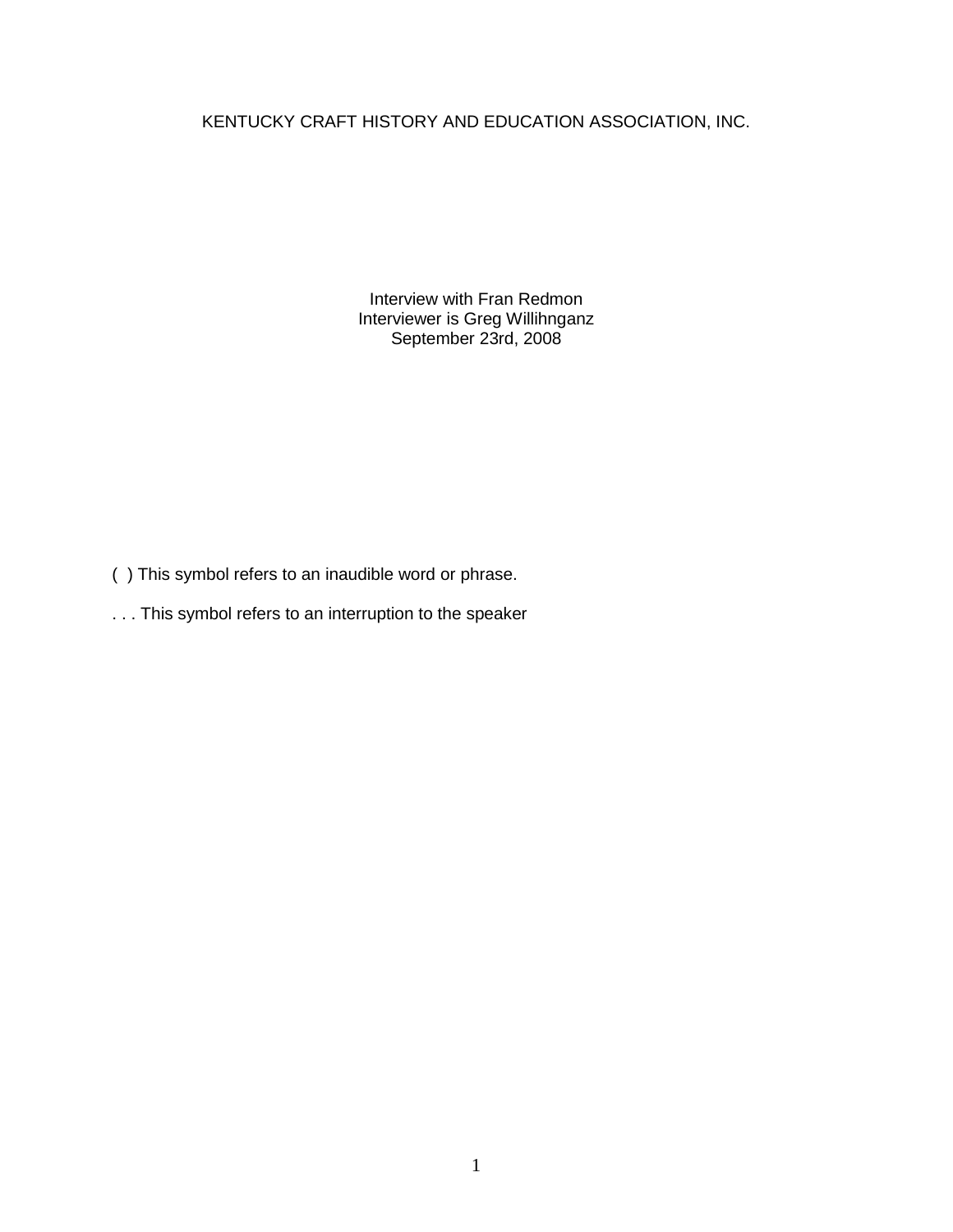# Redmon:

We were talking about the creation of the Artisan Center and it had its own board, once it got started and the state was very much involved with the purchasing, you know, of the land, which I think they actually went on to buy from Berea College. I think at one point in time, Berea College was going to lease it to the state, but that there were some complications there. So, I think they ended up buying this land that the college had held onto out there by that first interchange coming into Berea. And they were really trying to keep from having a lot of commercial development out there so that there would be a more attractive entrance into the city because the second entrance is very commercialized. But it was an interesting thing because all along the way, I kept thinking this is never going to happen. You know, I just kept thinking. There's no way that all these people are going to come together, but it had the support of so many people who just happened to be in the right place at the right time. And that's how things happen. I mean, that's how the Craft Marketing program started. When the timing is right, it always seems like things just fall into place. I think we had the right leadership in state government. I think we had the opportunity, you know, I think, you know, Cheryl … people that could make a difference and keep moving this thing along. It was very exciting. We went over, I remember this, our staff went over when they were setting up, they were under the gun, you know, get the building done first and go through all that part. But when they were actually stocking for the opening day and some of us went over the day before and helped set up the displays because they were … It was crazy and a couple of us left and one of my staff members, I think she stayed all night setting up the jewelry, you know? It was just intense. So we were out in front of the Artisan Center and the tents and all the dignitaries there and it was hot. It was July. But I just can remember feeling like, wow, you know, look how far we've come. It was huge. I really felt like it was a huge thing to finally accomplish, to have this place in Berea, focused on crafts. That was going to be there for, you know, tourists going up and down that major highway. So I think it was a big day for all of us in the craft world to see something like that happen. And, you know, West Virginia had done it and you know, when they opened the Tamarac Center, they were getting, you know, all of a sudden our publicity kind of dried up. Everybody was talking about Tamarac and it was kind of hard because we had been out there in the limelight for a long time with what had been going on in the state of Kentucky. And now a lot of states are looking at doing … Tennessee's got a project underway and a lot of people have paid attention to that. So, but each one's unique. I think Kentucky has its own unique look, flavor. And I love that they brought in a local architect that looked at it, the building's relationship to what they were trying to…the story. And I don't know if you know, but the buildings are done out of natural stone, a lot of natural materials. And they were designed to give the look of sort of like small out buildings that you might see on a farm. And in the early days, a lot of buildings were made out of stone. They've described it as a village of sort of small buildings, even though they're connected from the outside, it looks like a series of small, separate buildings where you might have a barn and a blacksmith's shed or something. So it's subtle, but you know, it was important to sort of have the building relate to what the story of the crafts were a lot of natural materials and wood and metal and stone. So I was really proud of that too, that the committee had that insight.

Greg Willihnganz: Yeah, I think it's a wonderful design.

# Redmon:

…and selected the right kind of architect in that setting to … And I think they've done very well. You know, I asked Victoria recently, how things were going in terms of sales. Was the economy affecting it at all? And she said, it's really hard to know because they've had a lot of road construction right there where they're redoing that road and it's been a … the signage is kind of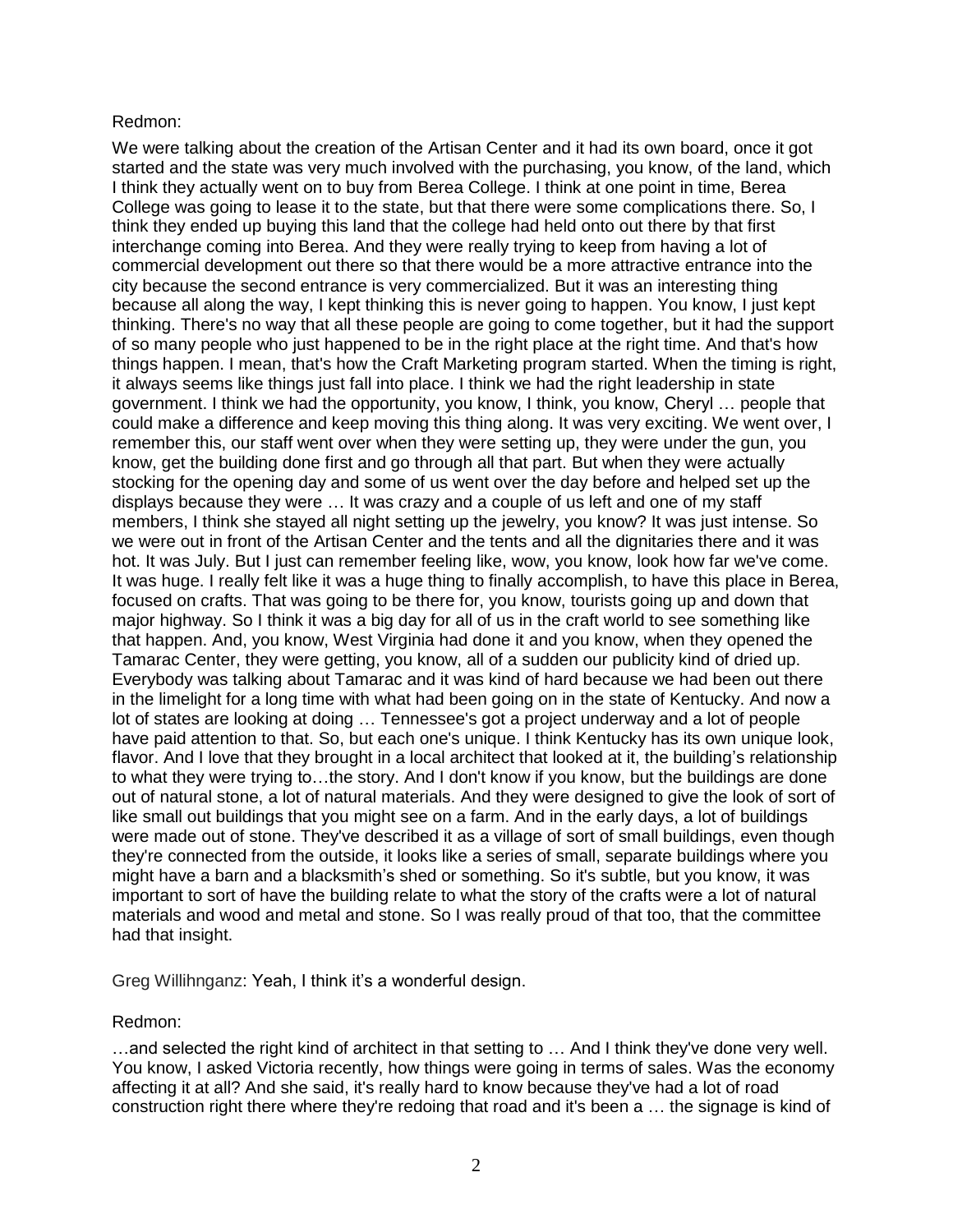not real good. And, it's a little confusing when you get off the highway. And she said, she felt like that that was affecting,

### Willihnganz:

Yeah. I had trouble finding it when I stopped and they have a large, I was surprised, big stone sign that isn't in front of the center.

# Redmon:

It's because they moved the road. When they redid it, the entrance used to be over there. They were eventually going to move the sign, but they had to redo the entrance, and I don't think that's high priority, you know, I think they're trying to get the road finished and then they'll worry about the… which is sad. That's a little unfortunate.

#### Willihnganz:

But I was surprised when I got into it, how it does wind around and go back and I love the cafeteria and the outdoor seating. And you know, you really can make that a destination stop, which is nice. It's very, very nice.

# Redmon:

And it's well done. It's very well done. And Victorian her staff are really, really good. Yeah. I was asked early on, could you think of somebody who might be a good person? Immediately, that was the first and only person whose name I thought of, and it was great that they ended up...

# Willihnganz:

Wow. That's terrific. Well, a lot of these ideas, I think we can steal and still make them our own.

Redmon:

Exactly.

#### Willihnganz:

I was shocked to learn that the Kentucky horses that we do in Louisville, I don't know if you've gotten any of that influence here, but they do these, you know, life size horses that they paint.

#### Redmon:

Oh yeah. Right, right. Yeah.

# Willihnganz:

You go up to Chicago, they started it with pigs some years ago.

Redmon:

And cows. Somebody's done cows and …

Willihnganz:

Thought it was pigs in Chicago, but it could have been cows.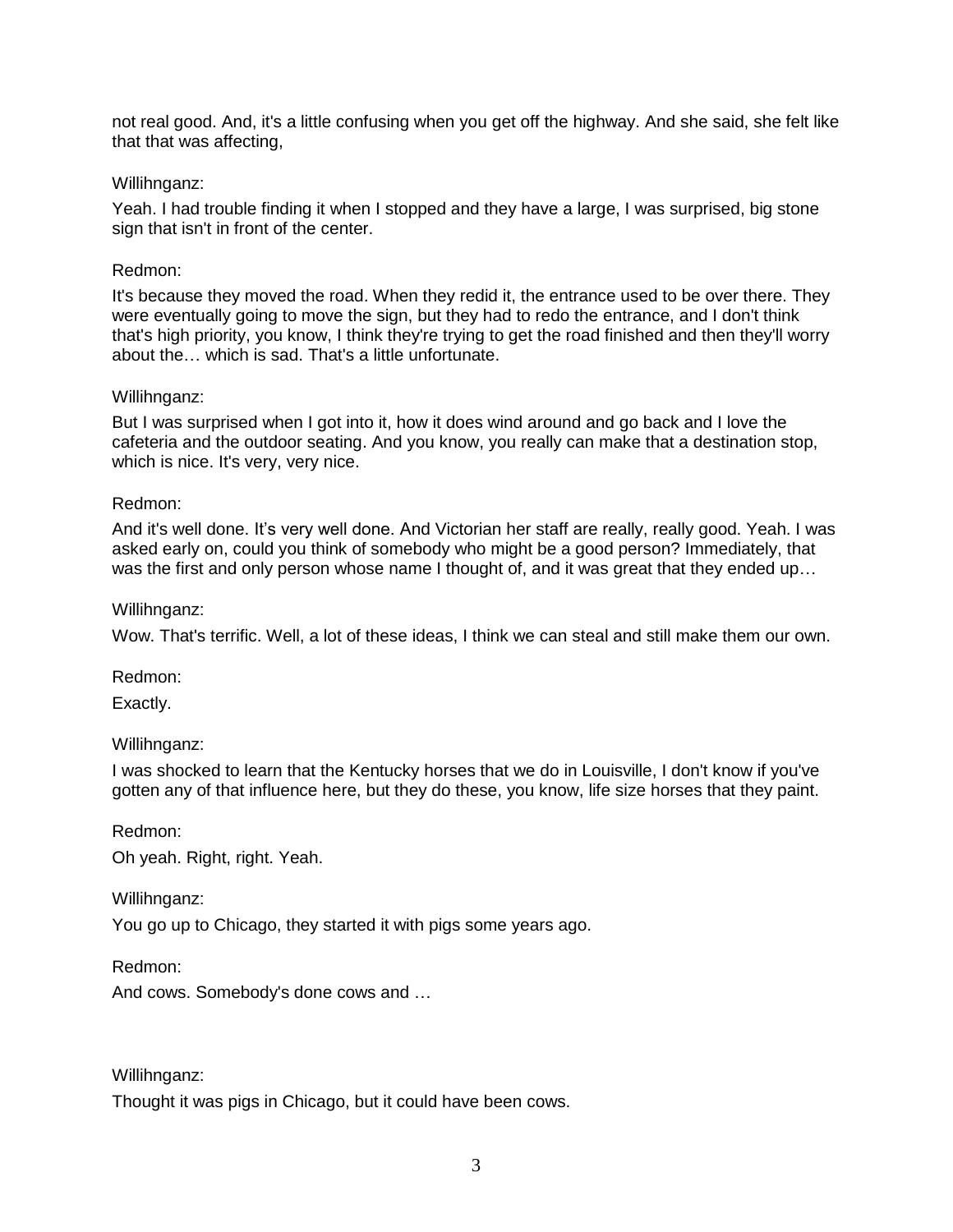Redmon:

Somebody did cows. I know they did pigs too.

# Willihnganz:

But, you know, so our horses are prettier than any of them, I'm sure. (laughs).

# Redmon:

Horses are great.

# Willihnganz:

Horses are terrific. A lot of that stuff goes in there. It's really interesting. Okay. See, what else did I… How much did you work with Crit?

# Redmon:

Well, I worked with her directly very closely during the years that she was there pretty much four years, maybe a little… give or take a little bit. I reported to her, you know, worked with her when Governor Collins would come to New York or when she would come to our Kentucky markets. We were involved… the Department of the Arts was very much involved with the Governor's Derby Breakfast. And we did some things with the Southern Governor's Conference. I remember setting up crafts for when they had that meeting in Louisville. The NCAA one year we a showcase in an empty store on Main Street as part of the NCAA when the basketball tournament came in. So there was always things where they were tying the crafts into other areas of state government. We would often purchase gift items for dignitaries when… We wouldn't purchase them, the economic development cabinet would purchase them, when the governor was traveling overseas on his economic development trips, they would take things like dulcimers and Steve Powell glass and duck carvings, and julep cups and throws and baskets. And then when the Derby guests would come in, it was, economic development. That was a big promotion and they would do these nice gift baskets. And I can remember one year at Berry Hill when we had the table covered with these nice baskets and the throws and all the things that we would put in there. So there was a lot of effort made to sort of tie these things in whenever we could. I remember tourism would have what they would call fan tours, and they would bring magazine editors in, travel writers, and they had a big luncheon one time up at the Spendthrift Farm in Lexington. And we went into that beautiful, gorgeous room and crafts as centerpieces on the tables. So there were always things like that going on. We did a store for the, this is in later years, but we've done gift shops for the, National Arts Conference, that was the National Assembly of State Arts Councils. And we've done it for the preservation conference and different things like that. So, kept us really busy, but yeah, I worked very closely with Crit. She would bring the governor to the market, which was great. She would walk around and visit with the artists. And we would have her as a speaker for reception or a dinner and those kinds of things for artists who probably had not received a lot of attention or even respect, in their life to have a governor come by and compliment them and speak to them or want to buy something. It really meant a lot to them to have that recognition.

# Willihnganz:

Now, when you speak of bringing the governor to the market, was the market held like…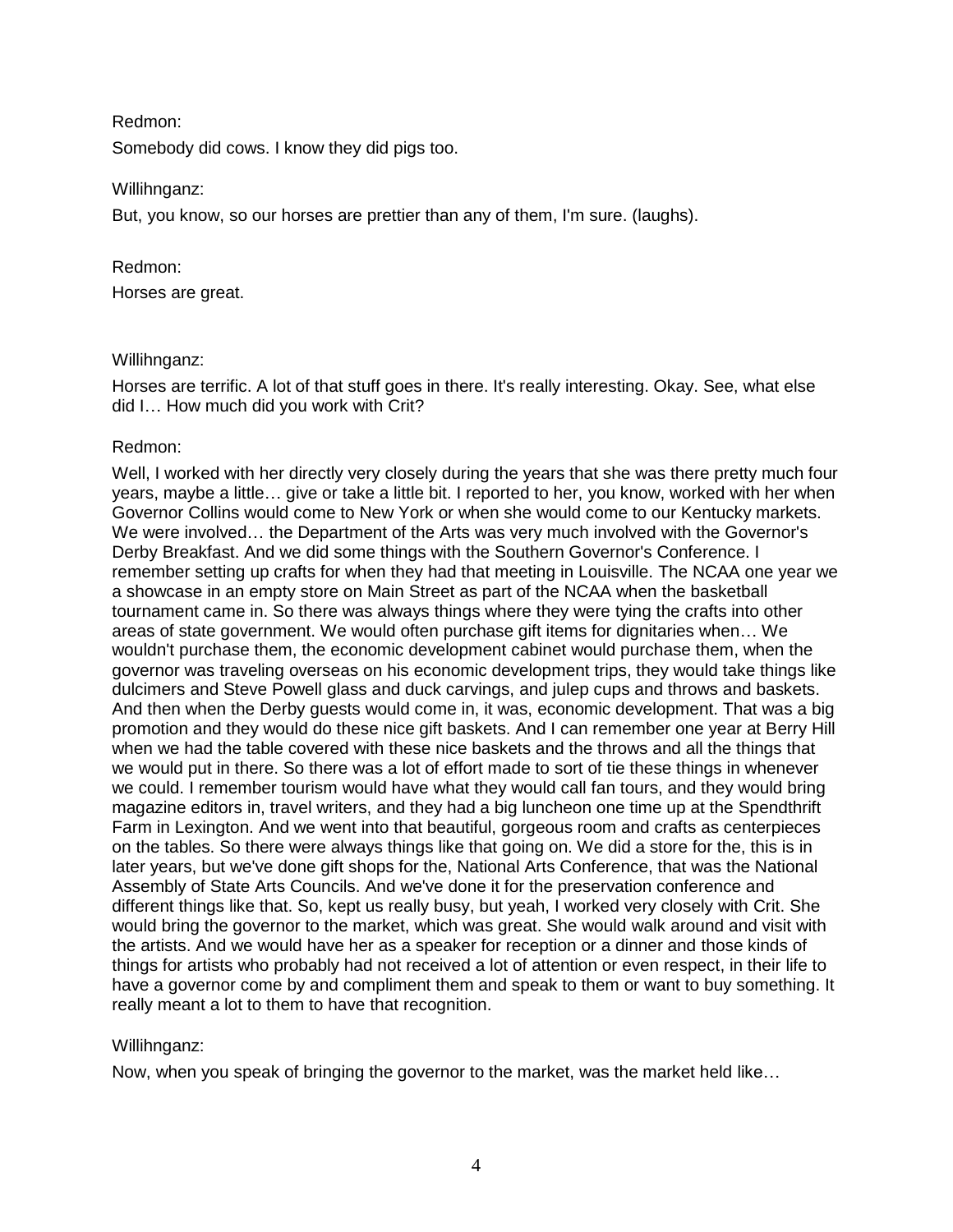# Redmon:

When it started, we were in Lexington, it moved around, we were at the, Horse Park the first year. And then we did a show in Louisville at Freedom Hall or the Fair and Exposition Center, which is now called. And then we went back to Lexington at Heritage Hall for a few years. I think we were there from like '84 to '87, something around there. And then eventually we moved it to Louisville and that's where it stayed.

### Willihnganz:

And this was an annual event?

# Redmon:

It was twice a year for the first three years. It started in '82 and we did it twice a year. We did a few shows in downtown Louisville, and then we eventually ended up out at the fairgrounds or the Fair and Exposition Center. And we grew out of the West Hall, which is on the other side. And then when they built the new south wing, we were very lucky to go into that space. But yeah, it started at '82. In 2006, when we celebrated the 25th anniversary, it was actually our 26th year and our 29th show because we had done it twice a year for a few years. So now it's been going on, there's been more than 30 Kentucky Craft Markets. Another change that happened around the time that we moved into the South Hall or shortly before that we began to introduce the other product categories. The Department of Agriculture had come to us at one point and said, we would really like to be part of this event. And one of our target audiences for the show were the state park gift shop buyers. And we knew that in visiting out the state, that was one of the projects that we worked on with Crit. The tourism slogan was O' Kentucky, and then it was Pure Kentucky. I think this was the Pure Kentucky. We traveled around to all the state parks for several years, visiting each store and developed these Pure Kentucky sections within the Department of Parks. That was one of the initiatives that Crit felt very strongly about that we, we needed that representation.

# Willihnganz:

Do each of these stores have their own individual buyer?

# Redmon:

They have individual buyers. There's some central buying of certain things that they all sell. And eventually when Crit became … I think she was Secretary of Tourism and the Economic Development Cabinet wrote a strategic plan and they included a tactic that related to promotion of the crafts. And we got together as part of that tactic to rewrite the guidelines. There was a committee that rewrote the guidelines for purchasing of merchandise in the state parks. And it looked at everything. It looked at books, it looked at music, it looked at how they addressed native American products. What types of general merchandise, there were certain criteria that said, you know, everything that's purchased, even if it's commercially made, it needs to reflect positively on the state. That things shouldn't be made overseas. And I don't know that that issue's ever been totally resolved. The guidelines were written. And we developed specific ones for crafts, which what I remember is that anyone juried into Kentucky Crafted that the buyers could purchase from, but if they bought local crafts, there were certain types of things that they had to consider. That they could or couldn't include. But yes, independent buyers. And for many, many years, they were encouraged to come to the Kentucky markets by the administration to, you know, purchase. There were some years when the budgets were lean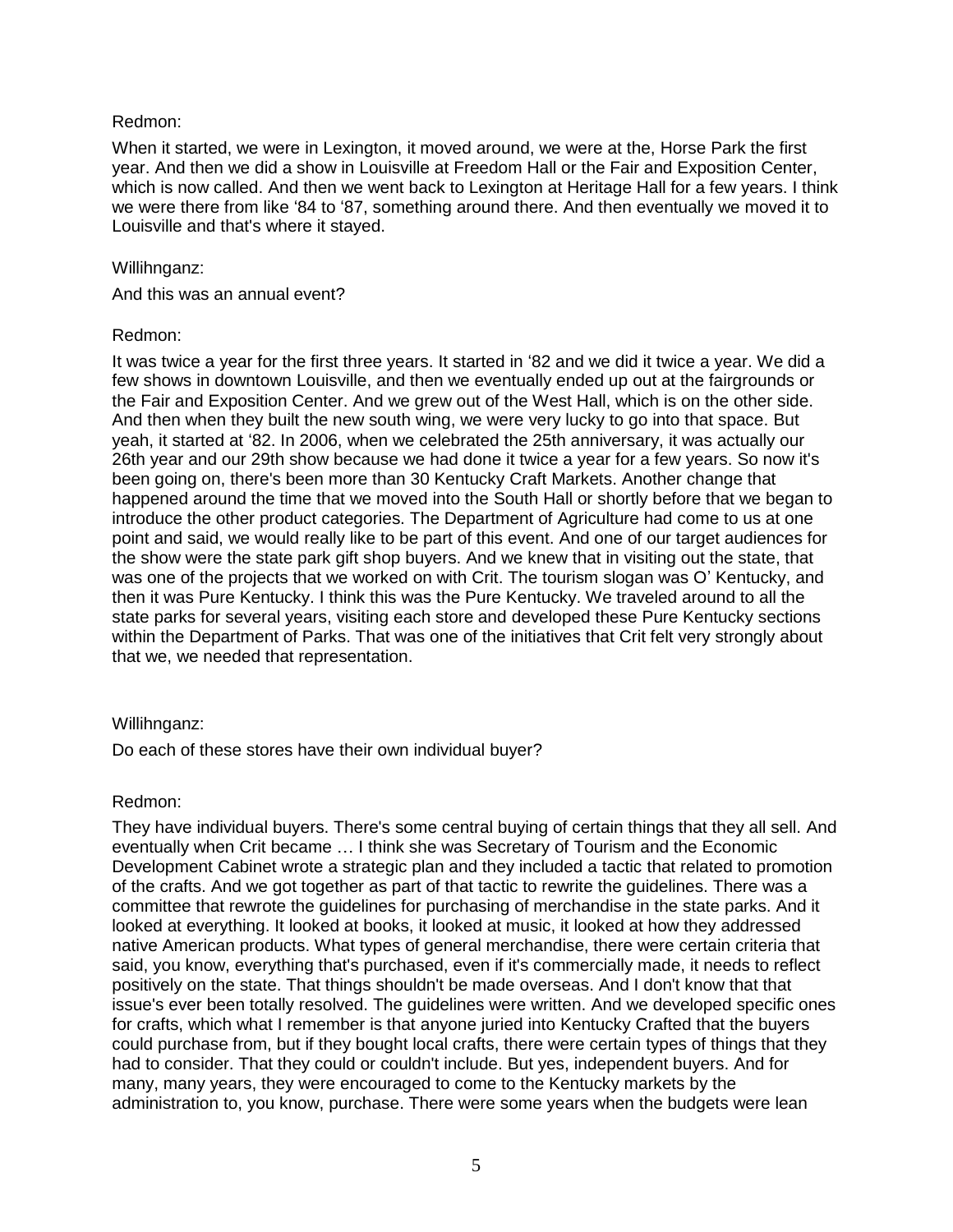and they'd say, well, not everybody can go. Only the ones, you know, only the resort parks or your budget is limited or, or whatever. And we initiated at that time with Crit, we started an awards program for the state parks to try to recognize the ones that were doing a good job. They were selling the most, or, you know, whatever their percentage, we had several categories and those awards continued. We eventually started giving awards to other buyers or retailers from … We did a Kentucky award and an out of state award. Anything we could do to encourage and support…

### Willihnganz:

What's the out of state award?

# Redmon:

Well, because we had buyers coming from outside of Kentucky, we'd do three categories. We'd do one for a Kentucky State Park, one from a Kentucky retailer, and one from an out of state retailer. And that's quite a list. There's some buyers who were very loyal to the show that would from out of state that would come almost every year.

#### Willihnganz:

You know, a concern that I've heard voiced is that the whole thing that Phyllis George did with going to these big stores and lining up these massive contracts for product, changed the nature of handcrafts, or had a negative effect. Do you buy any of that?

### Redmon:

If you listen to the folklorist who contend that the crafts come out of a community, and it's a tradition that's passed down within families or community, and that's the authentic work. But if you talk to Gary Barker, when I think at some point these crafts probably would've died out when people no longer or needed to make them for their own use when products that they were making became commercially available. I think eventually that a lot of them were practical and functional items that people had been making, which probably, you know, gradually disappeared. And I know that I've heard, it said that certainly when the, um, craft co-op started and they were producing product, that they were marketing eventually. Yeah. The market influenced what they were making. So I think it's inevitable that the market has influenced what has been made, but also I think the market has preserved the craft because it might have existed certainly in some places and some families may have carried on, but, you know, I just can't imagine that it would be preserved to the extent that it is if we hadn't had opportunities to continue its growth through the marketing.

#### Willihnganz:

Yeah. You look at broom-making and you wonder, would this have continued?

#### Redmon:

Baskets, a lot of the woodworking, the woven rugs. Those are the sort of traditional Kentucky items that have been carried on. There's a lot of work in the state, a good percentage of it now that it has no traditional ties. But the fact that Kentucky has become a state known for craft and because there were pockets of it being produced longer than maybe it was in other areas of the country because of Appalachia and the lifestyle there that sort of the, and the rural lifestyle that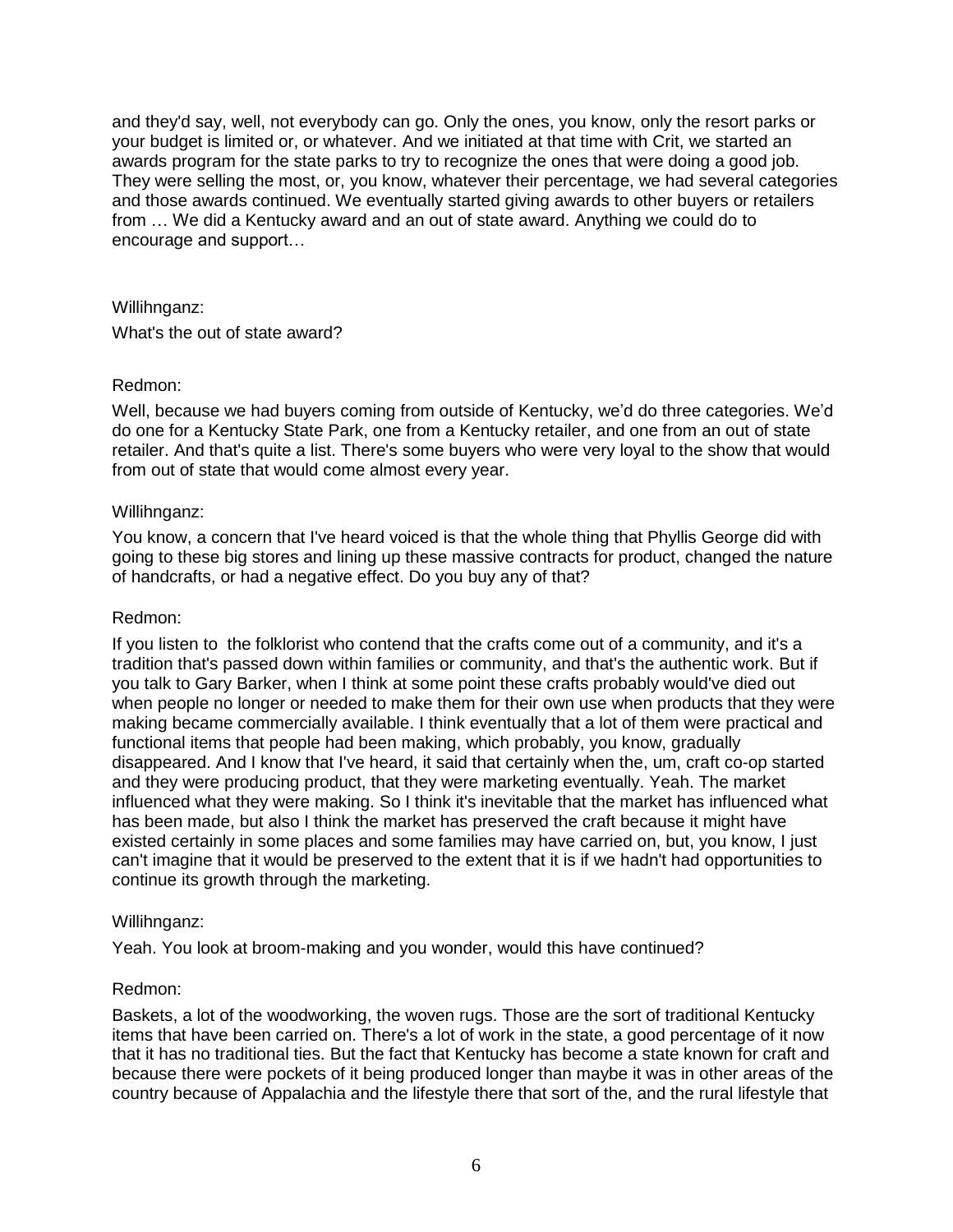we sort of preserve things longer in our state. We've seen it be able to continue and, you know, the contemporary work is thriving because that was in place before. I think that the traditions and the heritage are sort of what created these support programs and the contemporary artists have found a more welcoming environment now in the state of Kentucky, that might not have existed if we hadn't had such a strong history and tradition here to build on. So while the traditional work is what a lot of the people outside the state are drawn to, we really have some very, you know, talented and well respected contemporary artists, doing very original work in their own right, that's getting quite a bit of recognition. I think it's all tied together. I don't like to, you know, I don't like to separate art and craft and I don't like to separate, you know, this is traditional and this is contemporary, or this is folk, or this is authentic. You know, it all changes over time because people are influenced by changes in society and the world around them. You know, how are we going to just freeze it in place and time and expect it not to be, not to ever change. I just don't think that can happen. But, you know, I know that there was criticism, you know, of what went on in the Brown administration. I was a little naive because I was a young employee in state government and I had been pulled out of basically where I'd started working. I started as a graphic artist, kind of got pulled into this program. And, you know, I know that there were probably some hurt feelings from members of the Guild because they felt like there was money going into this program that could have been used to help the Guild, when it was struggling. But I also think the state government was able to do things that the Guild could have never done and would've never done.

#### Willihnganz:

Well, that's an interesting point though. There was a shift after the Guild finished in '67 with the Guild train that went around… There was a real shift and the state agencies started doing exhibitions around and sponsoring exhibitions, as I understand it, during the seventies. Throughout the state…

#### Redmon:

I'm not as familiar with that.

#### Willihnganz:

They were traveling exhibitions, I believe, that's part of what she was talking about.

#### Redmon:

Well, I know one thing that we tried to look at when we would evaluate artists' needs and talk to them about what types of things would help them. For many, many years, when we would evaluate the Kentucky market, whose primary focus was the wholesale side of things, bringing the buyers in to place the large orders, we would sometimes have artists who would say, why don't you do a retail show? Why don't you do it at another time of year? So we can get some retail. We felt like, you know, we had the Kentucky Guild fairs, which had a strong reputation. We had the Berea craft festival. We had other events like St. James and things around the state that were well established. So we did try to look at how we could do things, fill a void, do things that weren't being done, maybe serve artists that weren't being served in other ways, so that we were not duplicating services. And that has sort of done, you know, the way that the Kentucky Museum of Art and Craft has developed the type of work they do, they have served one area, the Craft Marketing program found its focus. The Kentucky Guild has another focus. So I think we tried a lot and I think the craft organizations in the state in recent years have worked together as well to communicate, um, to network, to partner, you know, to be aware of what each other was doing to work together when it made sense. For many, many years, Kentucky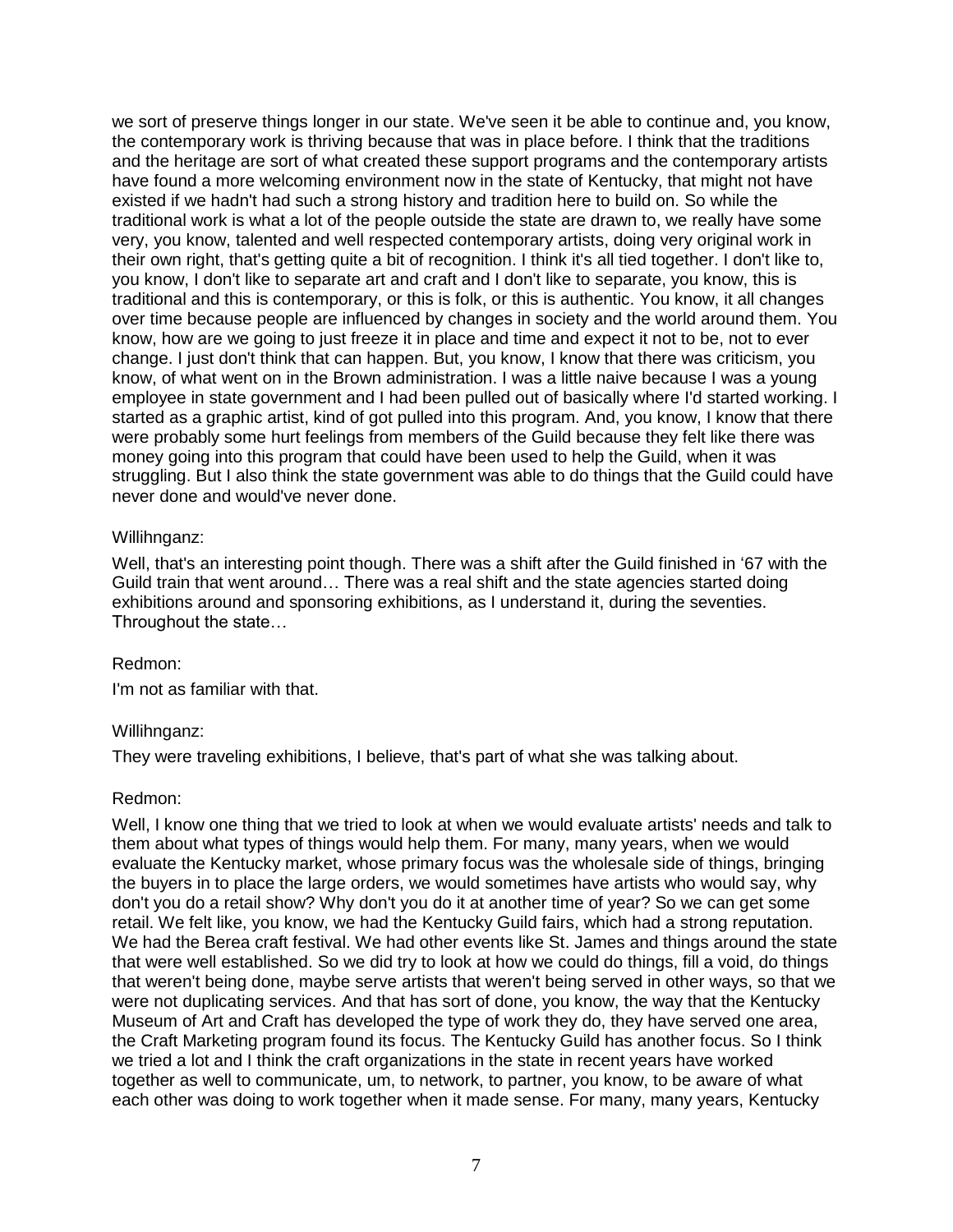Crafted and KMAC hosted an annual conference. We presented the Rudy Osolnik award together. That was a really nice partnership. We had some other, you know, partnerships with the Guild along the way. So, you know, my experience after a few years had gone by and the dust settled that most people came to accept and, and respect and value what state government had been able to do for crafts in the state. We learned it was pretty unusual, as I've gone around during the course of my career and since I've left, other states are still very interested in what's going on in Kentucky and Kentucky has become a model, for a lot of the work that other states have developed since we started all of this. Not just we, with Craft Marketing, but going back, as you said, many, many years to what came out of Berea College and, and the Kentucky Guild and all the people that each thing sort of fed nicely into the other and has created a nice hole, because now we have the Artisan Center and Berea. Yeah. We have Artisan Center in Hindman. We have the School of Craft and we have Artisan Heritage trails. These are all things that didn't exist that have built on kind of a momentum of interest and support from not just the Department of the Arts and state government, but recognition from the Tourism Cabinet and Economic Development in the governor's office. Department of Education, all people sort of seeing this. I think it's a source of pride for Kentucky, for every Kentuckian just like the horses or whatever. We, we have a great pride about, I think our, our arts, our heritage, our culture, whether it's our arts or music or whatever is something that we're all inherently proud of. And most of us can relate to it. I think that's the reason craft has such a kind of feel good way about it, that most of us at least know a grandparent or a relative or somebody back in our history that we can connect to that. A grandmother who quilted or you know, whatever it is, we all have a connection to that. And I think we like to see that continue because certainly this generation doesn't know about it or recognize it or…

# Willihnganz:

No, I'm afraid they're into a different perspective on life.

#### Redmon:

Yeah and it's a whole part of history that…

#### Willihnganz:

Yeah it's scary. You said something in your first interview, you made an inference to Kentucky being one of, if not the leading state, in terms of promoting craft work and marketing and whatnot. Can you name two or three other leading states that are doing great programs?

#### Redmon:

Well, North Carolina, they have a program called Handmade in America. And it's had a really good different focus from what Kentucky has done. They have gotten tremendous recognition for their program. I worked with the state of Nebraska. They have a quasi government program that focuses as much on their food products as they do their crafts. I'm just thinking about states who have formalized programs. There's a program in Missouri called Best of Missouri hands. Who's one of the groups that came and participated in our market. We worked with a group out Montana that started a program sort of modeled on what Kentucky Crafted did and the School of Craft. They're providing a sort of educational piece with it and then marketing them after they go through a curriculum. Let's see, Tennessee has a strong Guild. Florida has a strong Guild. I'm trying to think of the states that we work with. Pennsylvania has done some work in the tourism development. They're doing the trails. In fact, I'm going to be going up to talk with them in November. I was trying to think Maine at one time had a really nice program that was promoted by the state. They did a nice catalog. So there's quite a few, but there's not many.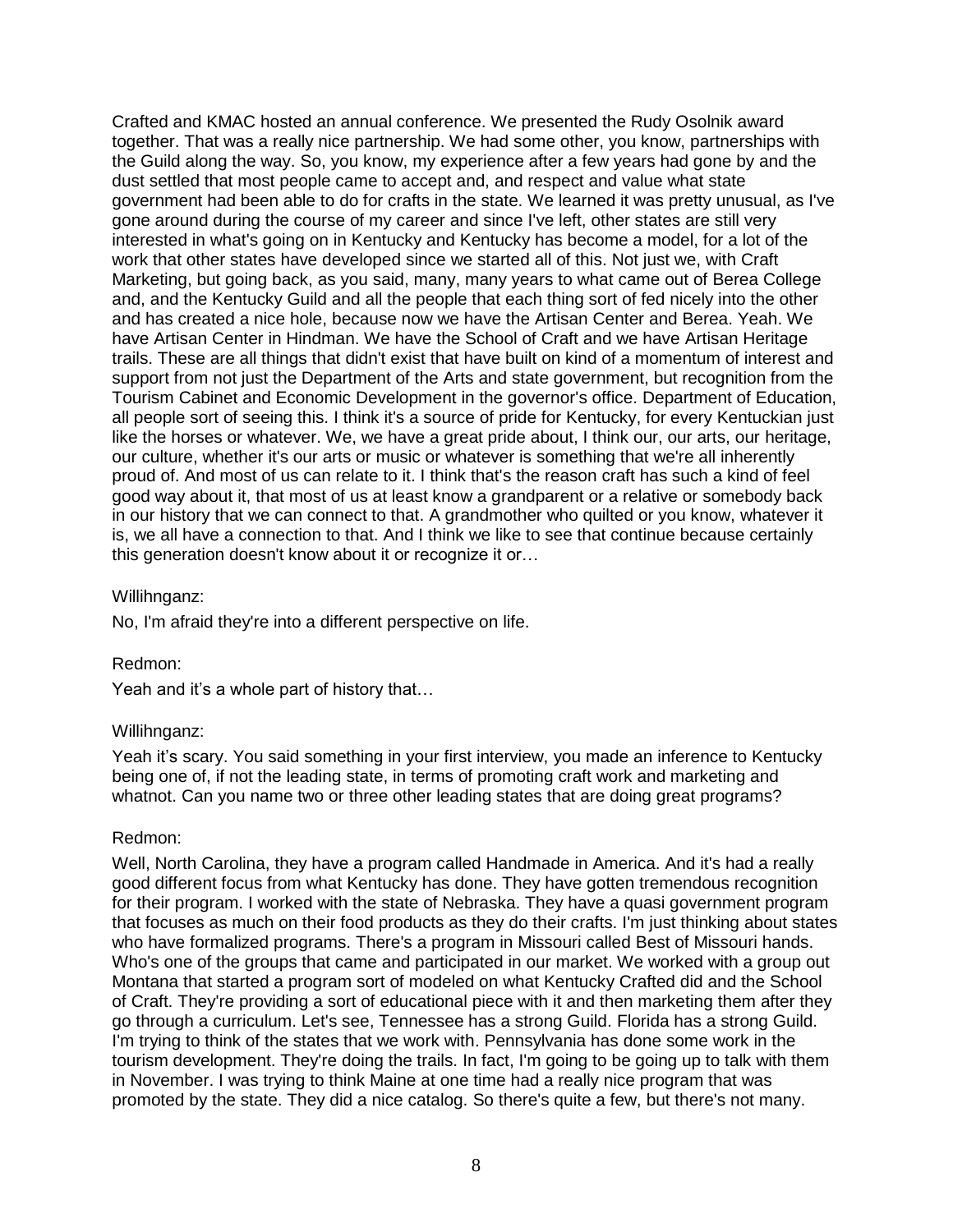Georgia has started a Georgia Made Georgia Grown program. And they've looked at Kentucky very closely, in what they've gotten some support from their tourism cabinet. So many other states are doing this, but there's not very many who are set up the way… I don't really know of any… that are set up exactly and have functioned the way the state of Kentucky has, which is fine because everybody sort of has to look at their resources, their assets their strengths, what's the natural fit within their state to make it work. But the interesting thing is that a lot of them are looking at it and recognizing the value of it and seeing that… and it happens a lot in states where tourism, you know, again, that history and the culture is a rich part of their they're tourism and what they're recognized for. So I think it's going to continue. I hope it will.

Willihnganz:

What are you doing now?

Redmon:

I'm doing a lot of work for KCHEA. (laughs)

Speaker 3:

Gee, what a surprise. (laughs)

#### Redmon:

And I became a member of the board of the Knott County Art and Craft Foundation, which is a community that has developed an Artisan Center called the Appalachian Artisan Center. About 10 years ago, this came out of a program called the Community Development Initiative. Governor Patton had a program where he would allow two communities to apply, or several communities could apply to be two communities that would receive priority funding for the state. And the county of Knott did an extensive plan. And they decided that they would build their community, redevelop their community, on the idea of an artist-based economy. They would look at the heritage and the culture of their region. Out of that, they did get funding and were able to develop the School of Craft, which is part of the Hazard Community and Technical College and the Appalachian Artisan Center. So I've been on the board there, vice chair, for that group. And in that time, I'm also a program chair, they have opened up two … one building with artist studios, and they're getting ready to open up another one that will have 25 spaces. They have a center where they sell and market the crafts, it has a cafe. They're promoting crafts in the region and trying to develop artists through the School of Craft. And then this studio space works as an incubator. So once they've graduated before they actually go out on their own, you know, without having the resources to start up a business, they can go in in this environment, which studio space is available and the tools and equipment, they need to sort of build their business and then eventually go out on their own and the ideas, they will continue to rotate new artists through these studio spaces. And then begin to build that community as an artist community, a little of the way Berea has become, and it will become a tourist drop. That's a long term prospect. And it's taken 10 years to get quite, quite a ways.

#### Willihnganz:

Have you been to the Mellwood center in Louisville?

Redmon:

Yes, I have.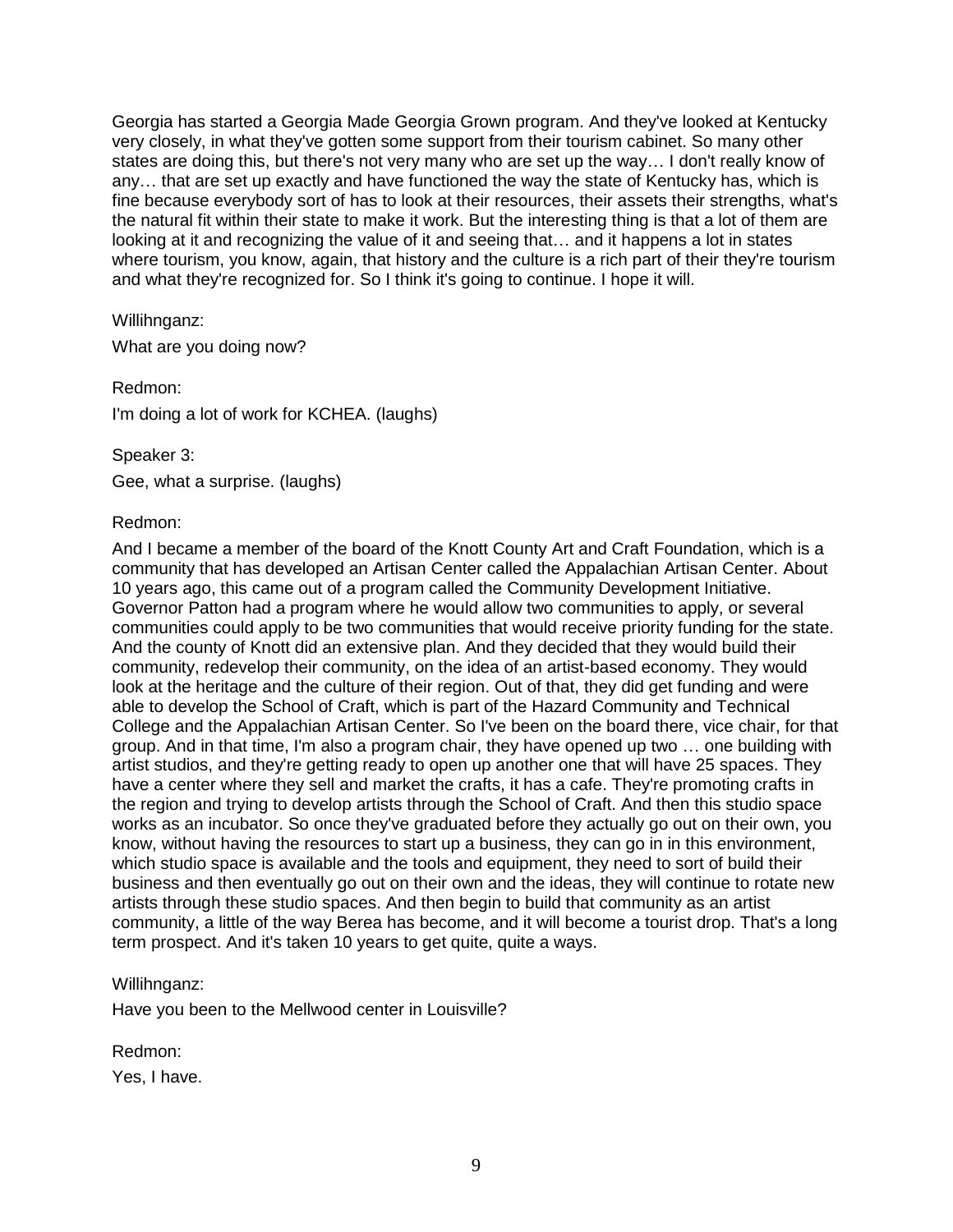# Willihnganz:

What do you think of that?

# Redmon:

Well, I haven't been to it recently. They were getting the studios open and they had some of the spaces. I mean, I think it's a great model. It's, it's...

# Willihnganz:

It's shocking to me. It's simply shocking to go there and see how many people are drawn there. How many different artists have little setups going there. The growth is just terrific.

# Redmon:

And that's a trend that's happening around…There's a one in Ashland now. The model for that is the torpedo factory in Alexandrian, Virginia. And I went there many, many, many years ago and it was an old factory that they did this very thing. They turned into artist studios and it's just fabulous, and when we went, there was tons of people there. A lot of traffic. The other thing I'm doing is I'm working on a part-time basis for national organization called the Craft Organization Development Association. And that's a membership group for craft programs around the country. Their primary activity is to have an annual conference and we became an official nonprofit, I think about six years ago and hired a managing director and raise money to do this conference. So I'm gonna be helping coordinate the 2010 in CODA conference that will be held in Savannah, Georgia. And then I'm going to be doing a presentation in Pennsylvania. I'm sort of available, to go out and talk about what we've done in the state of Kentucky, for groups that are, you know, starting out programs or looking for ideas, not actively promoting that, but the opportunities seem to, you know, pop up now and then. And I'm listed as a KPAN advisor for the Kentucky Arts Council. It's the Kentucky Peer Advisory Network and the Kentucky Arts Council does a training program. And they will train peers who can go out and work with organizations or artists in organization development or business development. And for, you know, a fee they will pay you to go in for a few hours and work with a startup group or someone who's, you know, struggling with a particular issue. Haven't actually, you know, been called out on that, but I'm on the website, so…

# Willihnganz:

Well, it's good that you're busy. Okay. I think I'm out of things to talk about. I don't know if you have anything else you'd like to contribute or comment on?

# Redmon:

Well, I don't know, there's a whole lot about the Kentucky Craft Marketing program and we talked a lot about the market and the New York shows. There were some other activities and programs, but, a lot of that is documented in the material that I gave you. We sort of touched mostly on how it got started and sort of where it's been. I mean, the program grew from, at one point, there were two of us to, when I left, there were, at the peak, there were eight employees. Now that has changed, it's somewhat been integrated into the Arts Council and there's a Kentucky Crafted program, which is the juried portion. But the other activities have been somewhat absorbed into the overall Arts Council activities. So there's another shift in how it's being done, but they're modeling the work that we did with crafts across the other disciplines for other visual artists and writers and performers. So in a little bit, it a way it's, it's definitely continued on and expanding so…